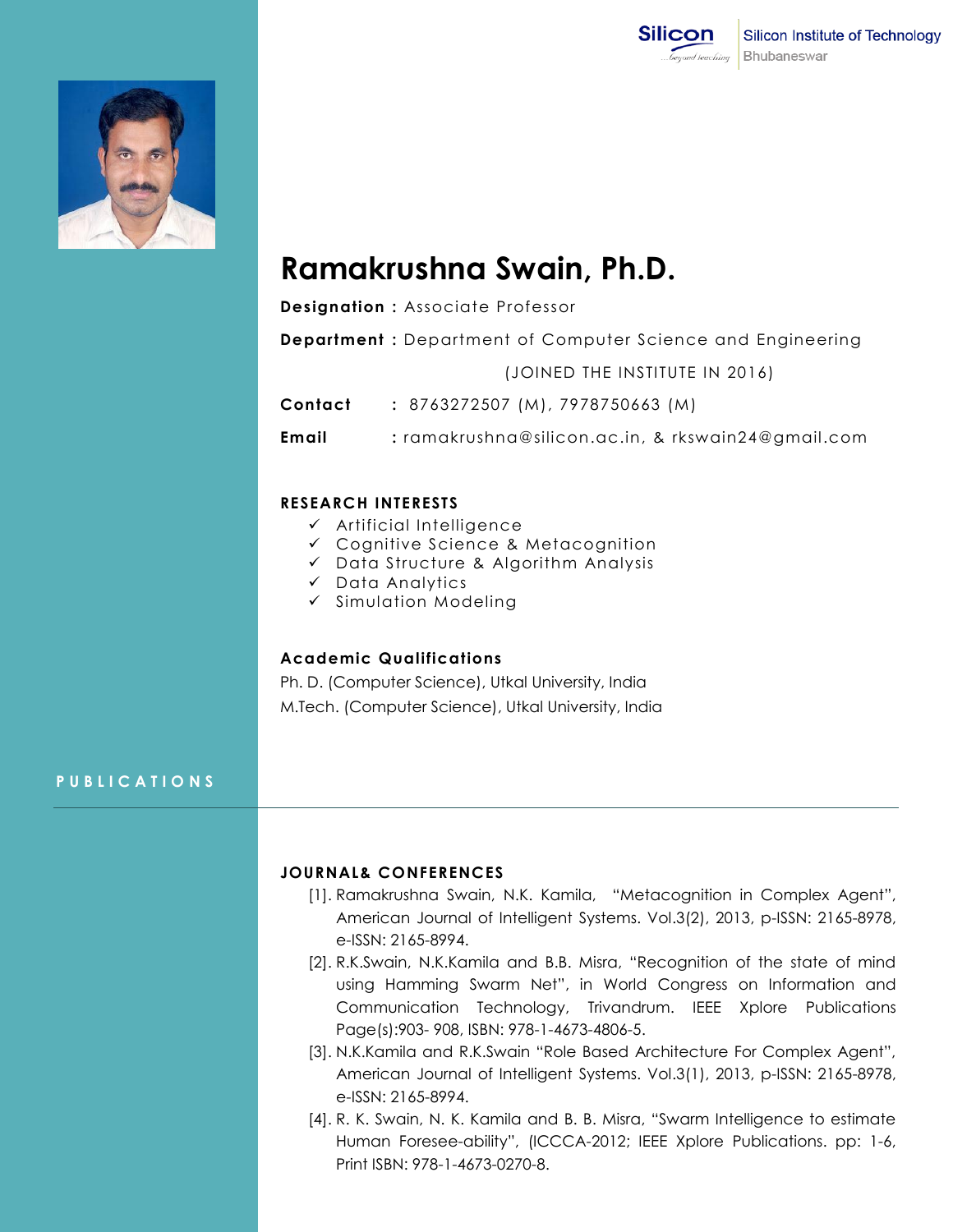- [5]. R.K.Swain, L.D. Jena and N.K. Kamila, "Cognitive States from Brain Images : SVM Approach", Int. Journal of Computer and Communication Technology; Vol 2(2), 2010; Pages 194-199; ISSN : 0975-7449.
- [6]. R.K.Swain and N.K.Kamila,"Metacognition Revealed Computationally", Int. Journal of Instrumentation, Control and Autamation (IJICA), ISSN : 2231-1890, Vol-I(3),2013; pp- 125-130.
- [7]. R. K. Swain, N. K. Kamila and B.B. Misra "Visualization of Human Foreseeability: An analytical study" in Int. Journal of Computer Science & Informatics, Vol.2 (3),2012; pp 19-26, ISSN : 2231-5292.
- [8]. R.K.Swain, L.D. Jena, T. K. Das and N.K.Kamila, "Ontological Commitments and Codification of Right Thinking in Intelligent Systems", Proceedings of Second International Joint Coference on Information & Communication Technology ; Page 156-161, [IJcICT-2011], Year-2011.
- [9]. R.K.Swain, P. K.Mohanty and N.K.Kamila, "Meta-cognition using classifier system ; A step approaching Intelligent agents", Int. Journal of Computer and Communication Technology; Vol 1(2),2010; pp 3844, ISSN : 0975-7449.
- [10]. B. K. Sahoo and R.K. Swain "An Efficient Method of Feature Selection for Classification Using Microarray Data" in Int. Journal of Computer Science & Informatics, Vol. 2 (3)2012; pp 67-72, ISSN : 2231-5292.
- [11]. H. Rout, N. Dash, N.K. Kamila and R.K. Swain "Highly Secured Cryptographic System for Strings Using Chaotic Neural Network" in Int. Journal of Computer Science & Informatics, Vol. 2(3)2012; pp 55-59, ISSN : 2231-5292.
- [12]. P. Panigrahi, L.D. Jena and R.K. Swain "Efficient Embedded Text Extraction for Image and Video Retrieval" in Int. Journal of Computer Science & Informatics, Vol.2 (3)2012; pp 41-47,ISSN : 22315292.
- [13]. L.D. Jena, N.K.Kamila, R.K.Swain and T.K.Das, "Secure Privacy Preserving Association Rule Data Mining : A cryptographic approach", Int. Journal of Computer Applications (IJCA),Vol.2(1)2011; ISSN-22501797.
- [14]. L.D. Jena, R.K.Swain and N.K.Kamila, "Web Image Mining for Image Recognition and Classification", Int. Journal of Computer Engineering and Computer Applications (IJCECA) Vol.6(1)2011; pp 34-41, ISSN 0974- 4983.
- [15]. L.D. Jena and R.K.Swain, "Study on Privacy Preserving Association Rule Mining Algorithms", Int. Journal of Internet Computing (IJIC) Vol. 1 (1)2011; pp 1-8, ISSN 2231-6965.
- [16]. L.D. Jena and R.K.Swain, "A Comparative Study on Privacy Preserving Association Rule Mining Algorithms", Proceedings of Int. Conference on Artificial Intelligence and Soft Computing (ICAISC), pp 332-339, Year-2011.
- [17]. L.D. Jena, R.K.Swain and N.K.Kamila, "Semantic Learning and Web Mining for Image Mining with Image recognition and Classification", Int. Journal of Computer and Communication Technology; Vol 2(2),2010; pp 214-218; ISSN : 0975-7449.